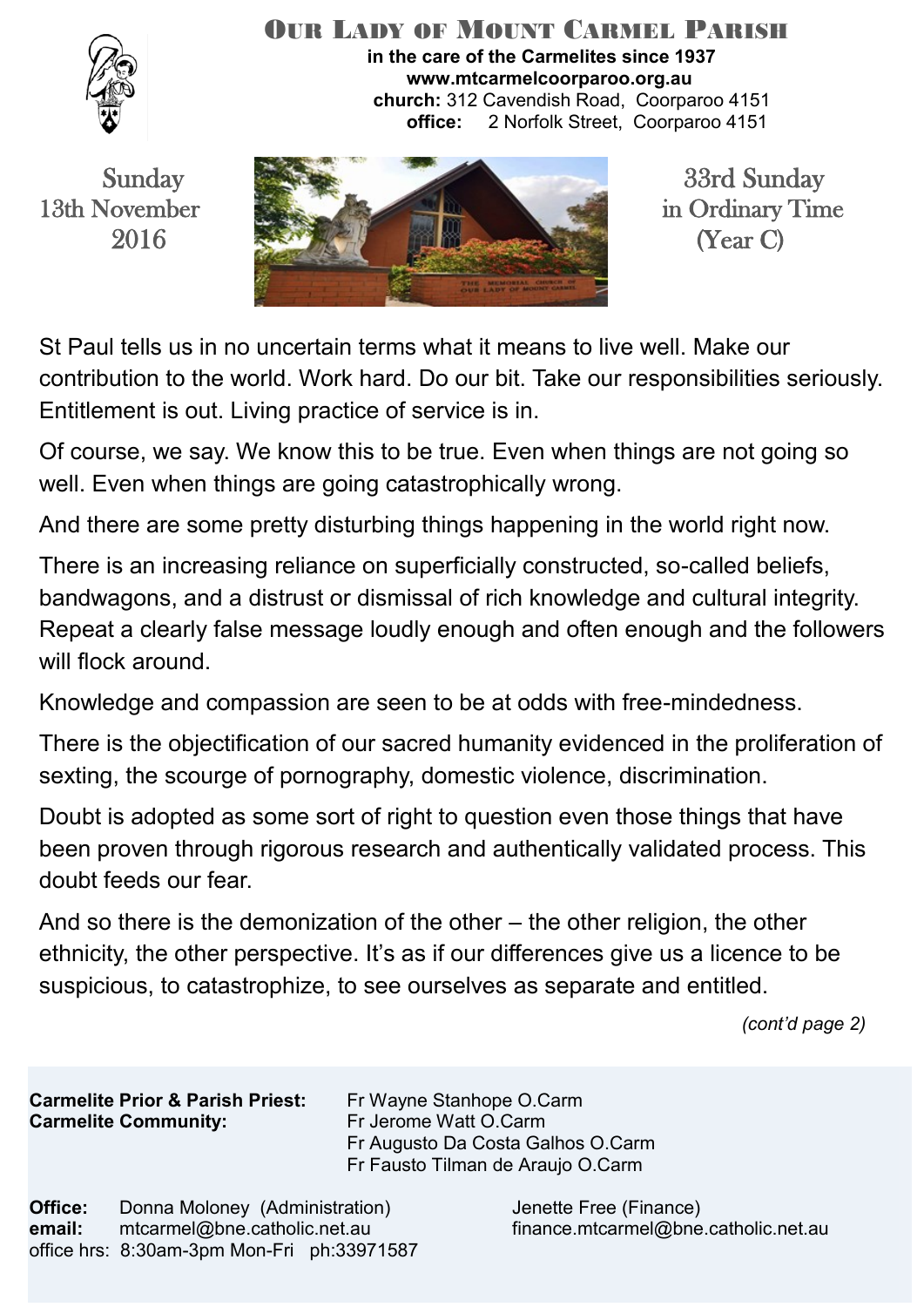# PARISH MASS TIMES

 Weekends: Saturday Vigil: 6pm Sunday: 8.30am & 5.30pm

## Weekdays: Monday to Saturday 9am

*A Mass of Anointing is held on the first Wednesday of every month at 10am followed by morning tea.*

# **Reconciliation:**

Saturdays 9.30am – 10am

Rosary: Mondays – after 9am Mass

# **Invitation**



Dear Parishioners All are invited to celebrate the **25th Jubilee of Priestly Ordination** of Bishop Tony Randazzo and Fr Morgan Batt.

Jubilee Mass at St Stephens Cathedral, City

### **Tuesday 29th November at 7pm**

Supper to be held after in the Francis Rush Centre.

This parish was significant in the ministry life of both priests and they invite you personally to the celebration**.**

**Next Sunday's Readings: 20th Nov (Solemnity of Christ the King)**

2 Sam 5:1-3; Col 1:12-20; Lk 23:35-43

*Reflection (cont'd)*

It has become almost counter-cultural to proclaim a message of goodness, kindness and unshakeable hope.

This is not good enough for St Paul and it is not good enough for us. We are not to live cocooned from the realities of the world. We are to do our bit by working hard for the greater good. It is what Jesus did and it is what we must do.

All three readings make unequivocally clear the imperative to stay true to our faith. To live and act with hope and persistence for our world which will surely be made anew.

*Christine Clarke, Parishioner.*

We congratulate our Carmelite brother **Januario Pinto** who will ordained to the Deaconate on Saturday 19<sup>th</sup> November at Our Lady of Mount Carmel, Middle Park in Melbourne.

Januario has visited Coorparoo during his time of studies for the Priesthood.

Januario will be Ordained to the Priesthood sometime next year in his home village in Timor Leste.

We pray that he may generously serve the people of God with an open heart and a willing spirit.

Congratulations Januario from all your friends at Mt Carmel Coorparoo.

\_\_\_\_\_\_\_\_\_\_\_\_\_\_\_\_\_\_\_\_\_\_\_\_\_\_\_\_\_\_\_\_

*Fr.Wayne*



**BRAN** It is fantastic to see we have a full **bus for our Seniors Bus excursion to** Terranora this Thursday 17th.

The bus departs at 8:30am from outside the church.

Have a great day !!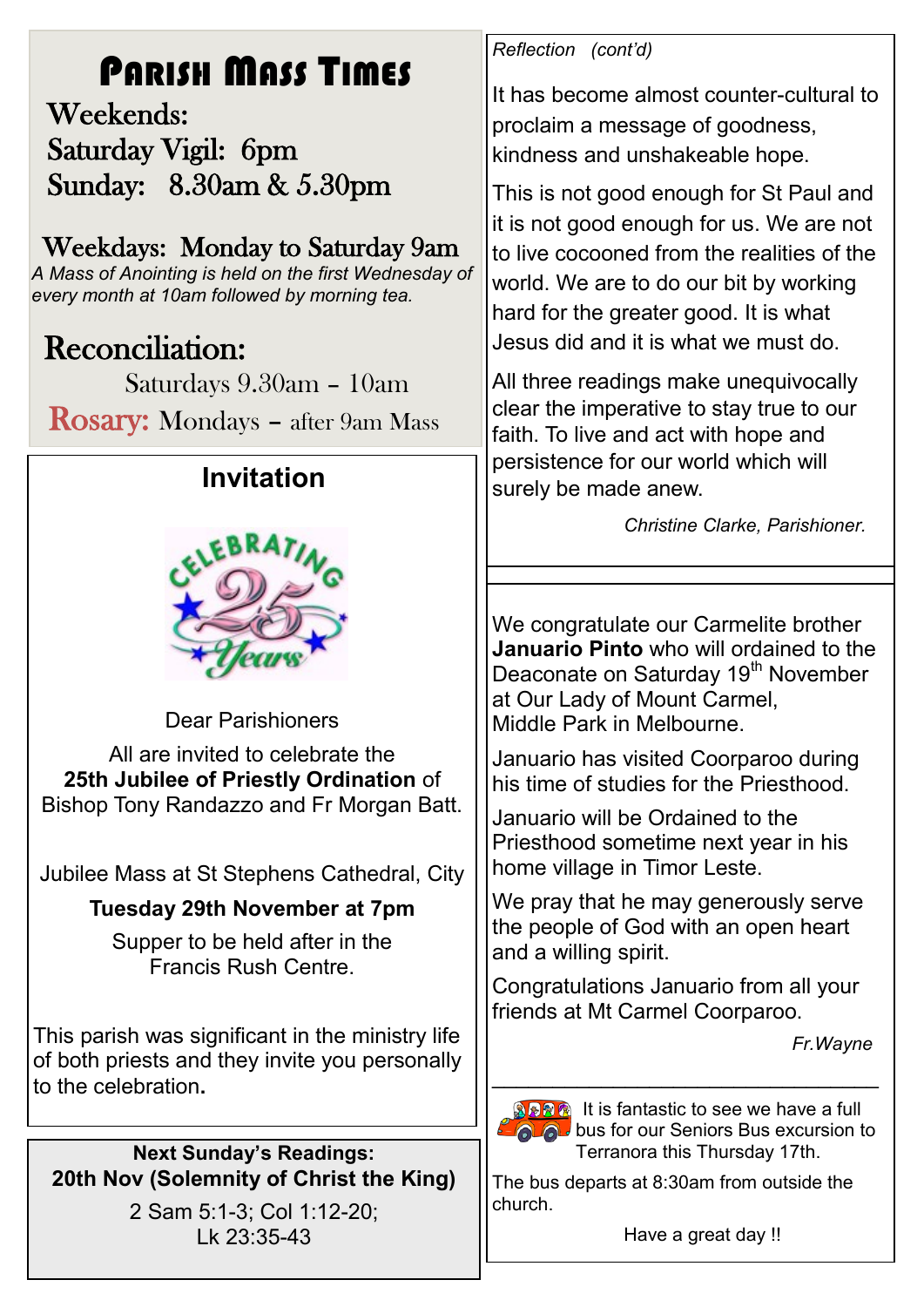

## **Christmas Hamper Appeal**

The Mt Carmel Parish St Vincent de Paul Society is running a Christmas Hamper Appeal. We are requesting donations of non-perishable festive food items to create Hampers which will be delivered locally, and which will help to make Christmas Day different from every other day and just that little bit more special. Suggested items include : Christmas Cakes, plum puddings, chips, pretzels, nuts, chocolates, sweet or savoury biscuits, softdrinks, antipasto (olives/tapenades etc) other non-perishable **festive** food items.

*This is not a general food drive and it is in addition to the toys/gifts appeal run by the school*

We understand that the school community is asked to support many worthy causes throughout the year, so if you are able to help, even in a small way, all donations will be very much appreciated and we thank you in anticipation of your generosity.

Boxes have been placed in each classroom for donations which can be made up until Tuesday 22nd November. There will also be baskets at the entrances to the church for the following two weekends.

Contact - **Margaret Land on 0422 011 945 or mland@tpg.com.au** 

### **An appeal to all:**

If YOU OPEN IT - PLEASE CLOSE IT ( doors and windows!)

If IT IS YOUR RUBBISH - PLEASE TAKE IT WITH YOU.

If YOU ARE RETURNING IT - PI FASE RETURN TO THE APPROPRIATE PERSON OR PLACE.

Thank you to everyone for your cooperation and for sharing in the care of our environment!

*\_\_\_\_\_\_\_\_\_\_\_\_\_\_\_\_\_\_\_\_\_\_\_\_\_\_\_\_\_\_\_\_\_\_\_*

*Fr. Wayne*

Now available in the St Vincent de Paul stall Christmas Cards -\$3.00 for a pack of 8 2017 Columban Calendars - \$9.00



## **BAPTISMS**

This weekend we welcome

Harvey Jones, Scottie Coucill

Penelope Fisher & Franklyn Carroll

into our Catholic Communit**y**



The **Friends of Zumalai**  are holding their annual **Christmas stall** with **Raffle** on the weekend of **26th/27th November** at Saturday 6pm Mass & Sunday 8.30 Mass.

Raffle tickets will also be sold on the weekend of 19th/20th November.

Any donations of baked goods, cakes, or sweet items greatly appreciated and accepted. Please drop them off after 3pm on Saturday 26th November, or before 8.30am Mass on Sunday 27th November.

All funds raised go to education projects in the parish of Zumalai, East Timor.